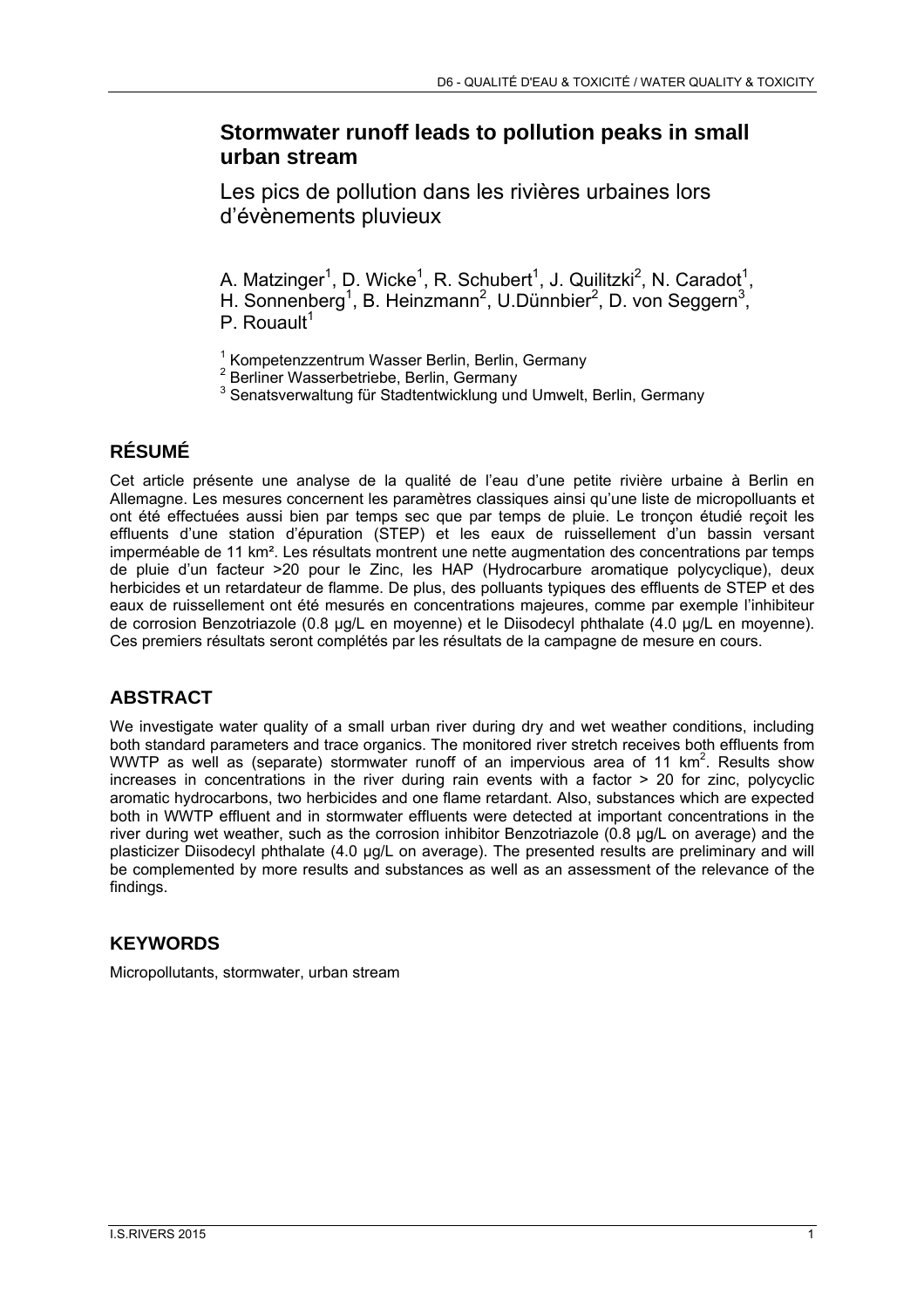#### **1 INTRODUCTION**

Stormwater runoff from impervious surfaces (roads, roofs, courtyards, etc.) can contain (trace) substances from various sources (e.g., Zgheib et al. 2012). On the one hand the number of substances and substance groups is expanding with every new study. On the other hand the impact of these substances on rivers and lakes remains to be shown. The presented paper aims at starting a discussion on the latter aspect, by giving a first glimpse on substance patterns in an urban river during storm events.

## **2 STUDY SITE**

The small lowland Panke River flows from an upstream rural catchment through the city of Berlin (Table 1). The flow regime in the upstream section  $(275\%$  of the catchment) is close to its natural state, while the downstream part is characterized by strong stormwater inputs from impervious surfaces mostly connected via a separate sewer system to the river (SenStadtUm 2009).

| Table T. Gridiacteristics of the Parike River |                  |                 |                 |
|-----------------------------------------------|------------------|-----------------|-----------------|
| <b>Parameter</b>                              | Symbol           | Unit            | Value           |
| Catchment area <sup>a</sup>                   | А                | km <sup>2</sup> | 200             |
| Impervious area <sup>a</sup>                  | A <sub>imp</sub> | km <sup>2</sup> | 11              |
| Length                                        |                  | km              | 29              |
| Flow <sup>b</sup>                             | Q                | $m^3/s$         | $0.4 \pm 0.2$   |
| Flow speed <sup>b</sup>                       | u                | m/s             | $0.19 \pm 0.15$ |
| Total phosphorus <sup>c</sup>                 | TP               | mg/l            | $0.25 \pm 0.08$ |
| Ammonium <sup>c</sup>                         | NH <sub>4</sub>  | mg/l            | $0.2 \pm 0.2$   |
| Biological oxygen demand <sup>c</sup>         | BOD <sub>5</sub> | mg/l            | $3.0 \pm 0.9$   |
| Electrical conductivity <sup>c</sup>          | к                | $\mu$ S/cm      | $961 \pm 198$   |
| Total Zinc <sup>c</sup>                       | Zn               | mg/l            | $118 \pm 734$   |
| $a$ CanCtadillon 2000                         |                  |                 |                 |

a SenStadtUm 2009

<sup>b</sup> 2013/01/01 to 2013/12/31, 5-min flow, station Bürgerpark, Berlin Senate<br><sup>c</sup> 2006/01 to 2013/12, monthly grab comples, station Bürgerpark, Berlin Sc

<sup>c</sup> 2006/01 to 2013/12, monthly grab samples, station Bürgerpark, Berlin Senate

Figure 1 exemplifies the impact of storm events on the flow within the urban river section. During dry weather the water quality of the Panke River is characterized by natural base flow and varying inflow of treated effluent from an upstream waste water treatment plant (WWTP) with high levels in nutrients and electrical conductivity (Table 1). During storm events strong impact of pollutants from impervious surfaces is expected.



Figure 1: Flow at the station "Bürgerpark" and rainfall at a nearby rain gauge (data by Berlin Senate and Berliner Wasserbetriebe)

#### **3 MATERIALS AND METHODS**

Samples are taken at the station "Bürgerpark", directly downstream of the separate sewer section with numerous inlets of stormwater runoff (see also Fig. 1). Up to date, one sample was taken during dry weather and 8 samples during wet weather. Wet weather samples are taken automatically, triggered by electrical conductivity κ. If κ drops below 550 μS/cm a first sampling interval is started, filling 12 glass bottles of 350 ml using a 1 minute interval. 30 minutes later a second interval is started filling another 12 glass bottles. The bottles taken in the interval with lower κ are mixed into a composite sample of  $\sim$ 4.2 L, which is analyzed.